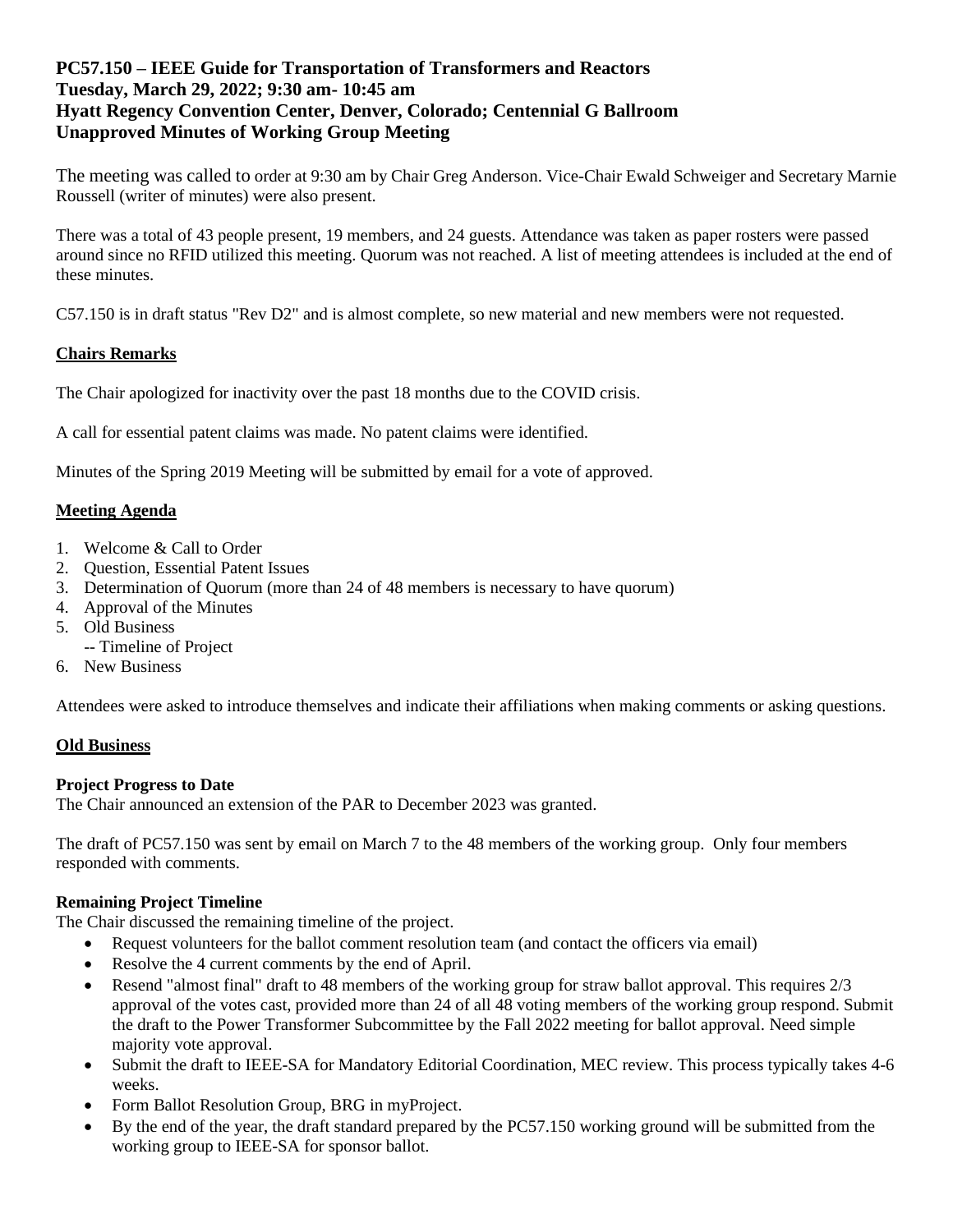### **New Business**

The Chair reviewed a few sample comments to the draft, which were submitted as a response of the March 7th email and asked for several people to volunteer to help resolve the comments. Four individuals volunteered for the ballot resolution team.

The meeting was adjourned at 10:22 am. The WG plans to meet at the Fall 2022 Meeting in Charlotte, North Carolina.

Greg Anderson WG Chair

Ewald Schweiger WG Vice Chair

Marnie Roussell WG Secretary

| <b>COUNT</b>   | <b>LAST NAME</b> | <b>FIRST NAME</b> | <b>AFFILIATION</b>               | <b>STATUS</b> |
|----------------|------------------|-------------------|----------------------------------|---------------|
| 1              | Alonso           | Mario             | Georgia Transformer              | Member        |
| $\overline{2}$ | Anderson         | Gregory           | GW Anderson & Associates, Inc.   | Chair         |
| 3              | <b>Basel</b>     | Cheryl            | <b>WEG Transformers USA Inc.</b> | Guest         |
| 4              | <b>Binder</b>    | Wallace           | <b>WBBinder Consultant</b>       | Member        |
| 5              | <b>Byrnes</b>    | Ryan              | <b>HICO America</b>              | Guest         |
| 6              | Cho              | Tony              | <b>HICO America</b>              | Guest         |
| $\overline{7}$ | Cordova          | Olivia            | <b>Bureau of Reclamation</b>     | Guest         |
| 8              | <b>Dolloff</b>   | Paul              | East Kentucky Power              | Member        |
| 9              | Doutrelepont     | Alexander         | <b>Siemens Energy</b>            | Guest         |
| 10             | Havens           | <b>Bridget</b>    | Ameren                           | Guest         |
| 11             | Hollrah          | <b>Derek</b>      | <b>Burns &amp; McDonnell</b>     | Guest         |
| 12             | Kapka            | Sergiusz          | Hitachi Energy                   | Guest         |
| 13             | Kazmierczak      | Jerzy             | Hitachi Energy                   | Guest         |
| 14             | Martinez         | Rogelio           | Georgia Transformer              | Guest         |
| 15             | Matson           | Tom               | <b>Xcel Energy</b>               | Guest         |
| 16             | McCullough       | Douglas           | Maxima / Hyundai                 | Guest         |
| 17             | Nambi            | Shankar           | <b>Bechtel</b>                   | Member        |
| 18             | <b>Nims</b>      | Joe               | Allen & Hoshall, Inc.            | Guest         |
| 19             | Pietraszczyk     | Marcin            | Hitachi Energy                   | Guest         |
| 20             | Pointner         | Klaus             | <b>Trench Austria GmbH</b>       | Guest         |
| 21             | Reeder           | Perry             | <b>GE Grid Solutions</b>         | Guest         |
| 22             | Riggins          | Benjamin          | <b>Xcel Energy</b>               | Guest         |
| 23             | Riordan          | Kevin             | WEG Transformers USA Inc.        | Guest         |
| 24             | Roussell         | Marnie            | Entergy                          | Secretary     |
| 25             | Schrammel        | Alfons            | <b>Siemens Energy</b>            | Member        |
| 26             | Schweiger        | Ewald             | <b>Siemens Energy</b>            | Vice-Chair    |
| 27             | Sen              | Cihangir          | <b>Duke Energy</b>               | Member        |
| 28             | Sharp            | Michael           | <b>Trench Limited</b>            | Guest         |
| 29             | Sharpless        | Samuel            | <b>Rimkus Consulting Group</b>   | Member        |
| 30             | Shull            | Stephen           | <b>BBC Electric Services Inc</b> | Guest         |
| 31             | Simons           | Andre             | Cogent Power Inc.                | Member        |

C57.150 WG: List of Meeting Attendees at Spring '22 Meeting, including affiliation and voting member status.